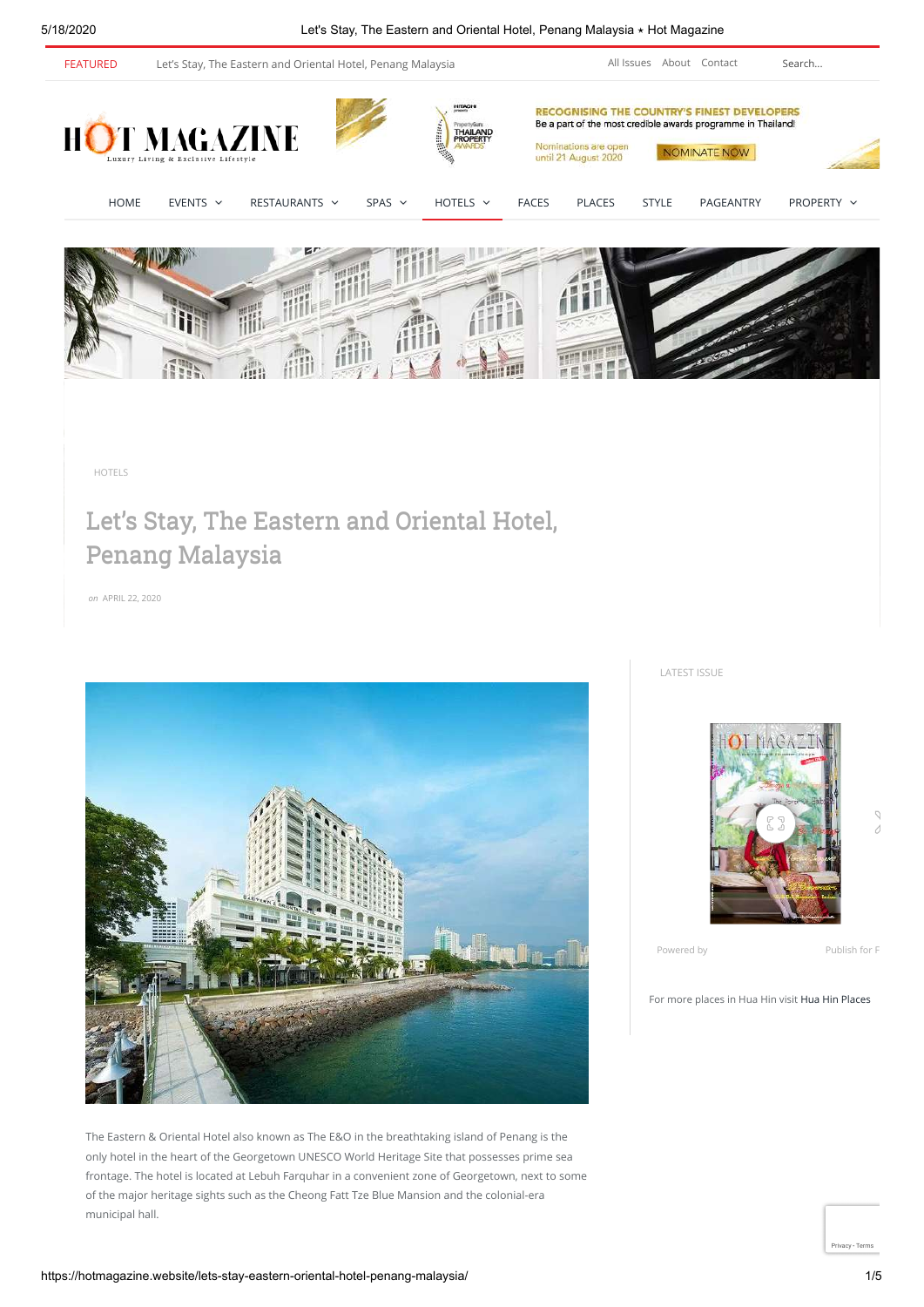## 5/18/2020 Let's Stay, The Eastern and Oriental Hotel, Penang Malaysia ⋆ Hot Magazine

The Eastern hotel was founded in 1884, and the Oriental Hotel followed a year later after the clear success of the first hotel, the construction of the Oriental made the two become powerful mergers in 1889, and in turn created the famous combination of their names; The Eastern & Oriental Hotel. Together, as a whole, the hotel possesses over 125 years of magnificent historical value; the constructions and reconstructions that have taken place over time and the many people that have walked through the doors of the hotel throughout its existence as well as the events that have taken place make the hotel a one of a kind place to accommodate yourself in. The E&O, as it is known, has played host to some of the world's most celebrated artists, writers and heads of state including the irreplaceable Charlie Chaplin, Mary Pickford and Douglas Fairbanks, along with famous novelists and poets; Noel Coward, Hermann Hesse and Rudyard Kipling, these personalities have marked the hotel's personality and make its historical relevance even higher when personalities of such magnitude chose it as the place they wanted to accommodate themselves in. The E&O continues to house the famous and the powerful with the Sultan of Brunei taking residence in the hotel, along with a very large entourage, just last year.



Today, the E&O hotel, the luxurious all-suite hotel, stands as the grand dame of heritage hotels having survived two world wars, the wane of the British Empire and the birth of Malaysia. Its distinctive classic elegance and grace of service has grown and enhanced with time making it a sharp image of hotelier perfection. The E&O brings a majestic colonial touch to the already fascinating UNESCO World Heritage town of Georgetown with its lavish interiors and the little objects such as porcelain vases and décor spaces which possess the power to carry one all the way back to a century ago.



The hotel is divided into two; the Victory Annex and the Heritage Wing. Both of the wings at the hotel have a swimming pool each. And alongside the incredible lounges and the magnificent infinity pools come the fitness center which also comes along with incredible views of the beautiful sea ahead.

The majority of the suites in this colonial style hotel look out onto its beautiful ornamental garden and swimming pool with dream like views across the Andaman Sea. The E&O Hotel offers a variety  $\Box$  [Privacy](https://www.google.com/intl/en/policies/privacy/) - [Terms](https://www.google.com/intl/en/policies/terms/)ey - Termsey - Termsey - Termsey - Termsey - Termsey - Termsey - Termsey - Termsey - Termsey - Termsey - T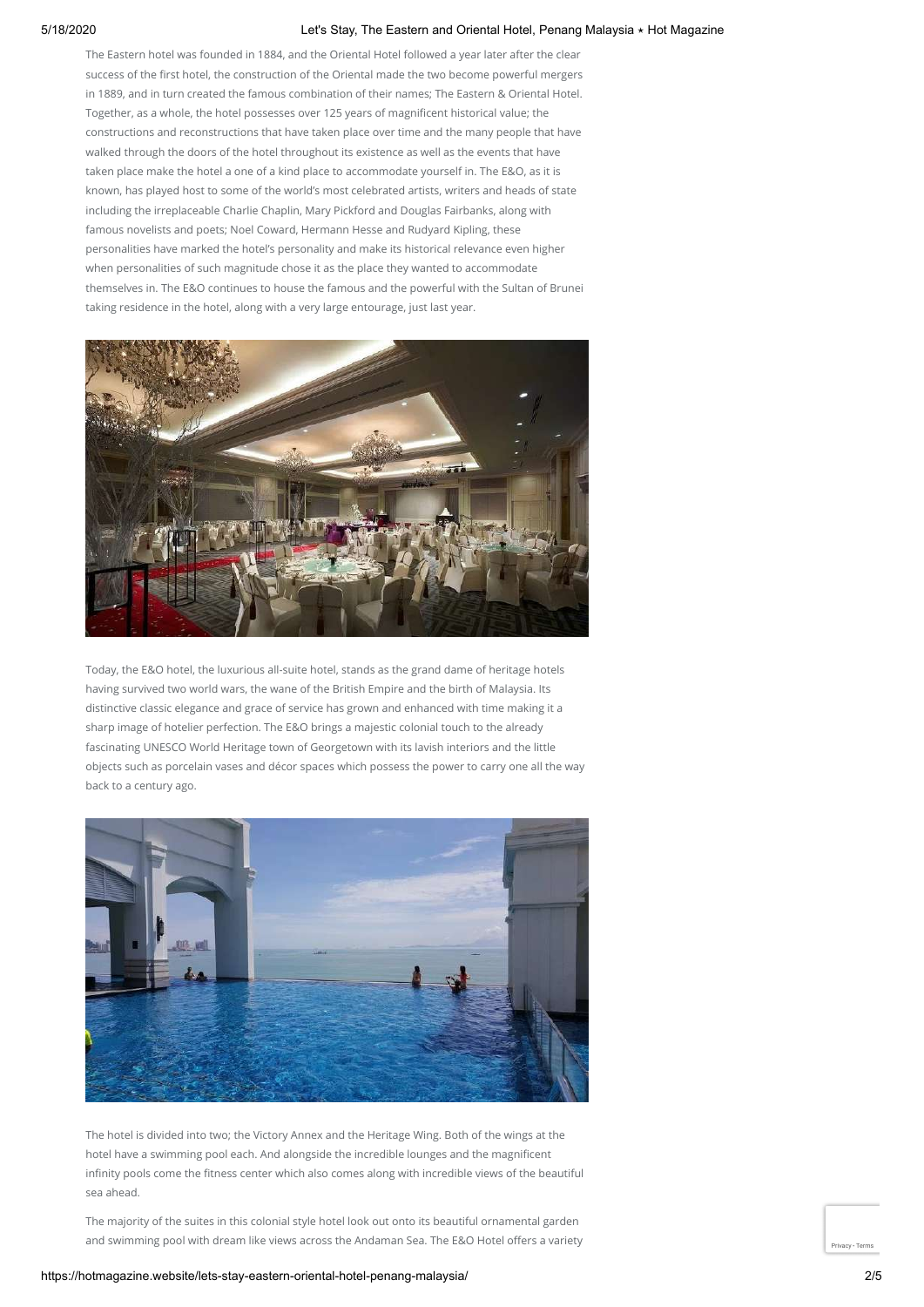of different kinds of beautifully arranged regal suites which transport you back to a past century of decadent luxury and undeniable comfort.



All the suites boast of wooden floors, Wi-Fi access, en-suite bathrooms and separate living rooms. The Deluxe Suite, features the promised breathtaking views of the Andaman Sea, the Georgetown Suite has view to the world heritage site city or to the colonial courtyard of the hotel, the Straits Suite have a pair of bay windows and the main lounge area overlooks the straits of Penang as indicated by the very name of the suite, the Writers Suite is the very room in which famous writers such as Sir. Noel Coward, Rudyard Kipling, Hermann Hesse and Somerset Maugham used to be guests of with large windows that let plenty of natural light in. The Penang Suite is two bedrooms on the second floor of the E&O Hotel which allows guests to overlook the straits of Melaka, these accommodation units feature a lounge, a kitchenette, a guest room, and a dining room with a bar. The Superior Suite and the Corner Suites are also spacious rooms with lounge area, luxurious bathrooms, beautiful vanity counters, and spacious balconies with views to the sea. Finally, the Eastern and Oriental Suite is one of the most luxurious amongst them all in the entire region of Southeast Asia, these suites are located on the third floor of the hotel and each have three bedrooms; all of which feature king size beds or twin sized beds, a private study area, a lounge, a walk-in dressing room and a private dining room that can accommodate up to 22 people.



[Privacy](https://www.google.com/intl/en/policies/privacy/) - [Terms](https://www.google.com/intl/en/policies/terms/)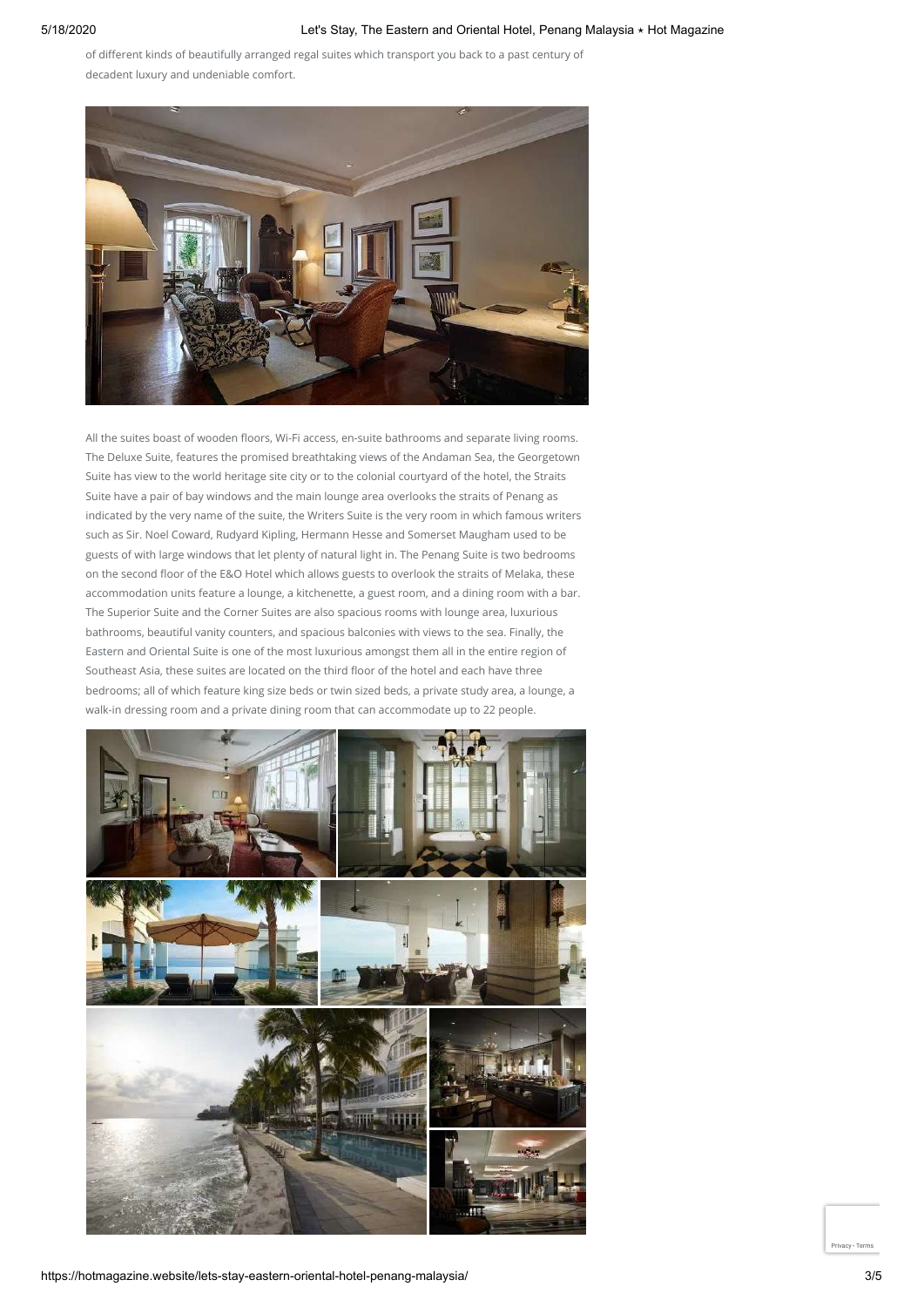





Depending on the stay details, guests have special access to the various private lounges, which host breakfast in the mornings, cocktails in the evenings and tea as well as coffee all throughout the day.

A hotel choice in Penang is a no-brainer; The Eastern & Oriental Hotel is the right choice for comfort, and a one of a kind experience, which is undoubtedly what the guest is looking for.

Eastern & Oriental Hotel 10, Lebuh Farquhar 10200 Penang **Tel:** *+(6) 04 222 2000* **Fax:** *+(6) 04 261 6333* **Email:** *luxury@eohotels.com*

SHARE. SHARE. Set  $\mathcal{S}$  in t  $\Box$ 

https://hotmagazine.website/lets-stay-eastern-oriental-hotel-penang-malaysia/ 4/5